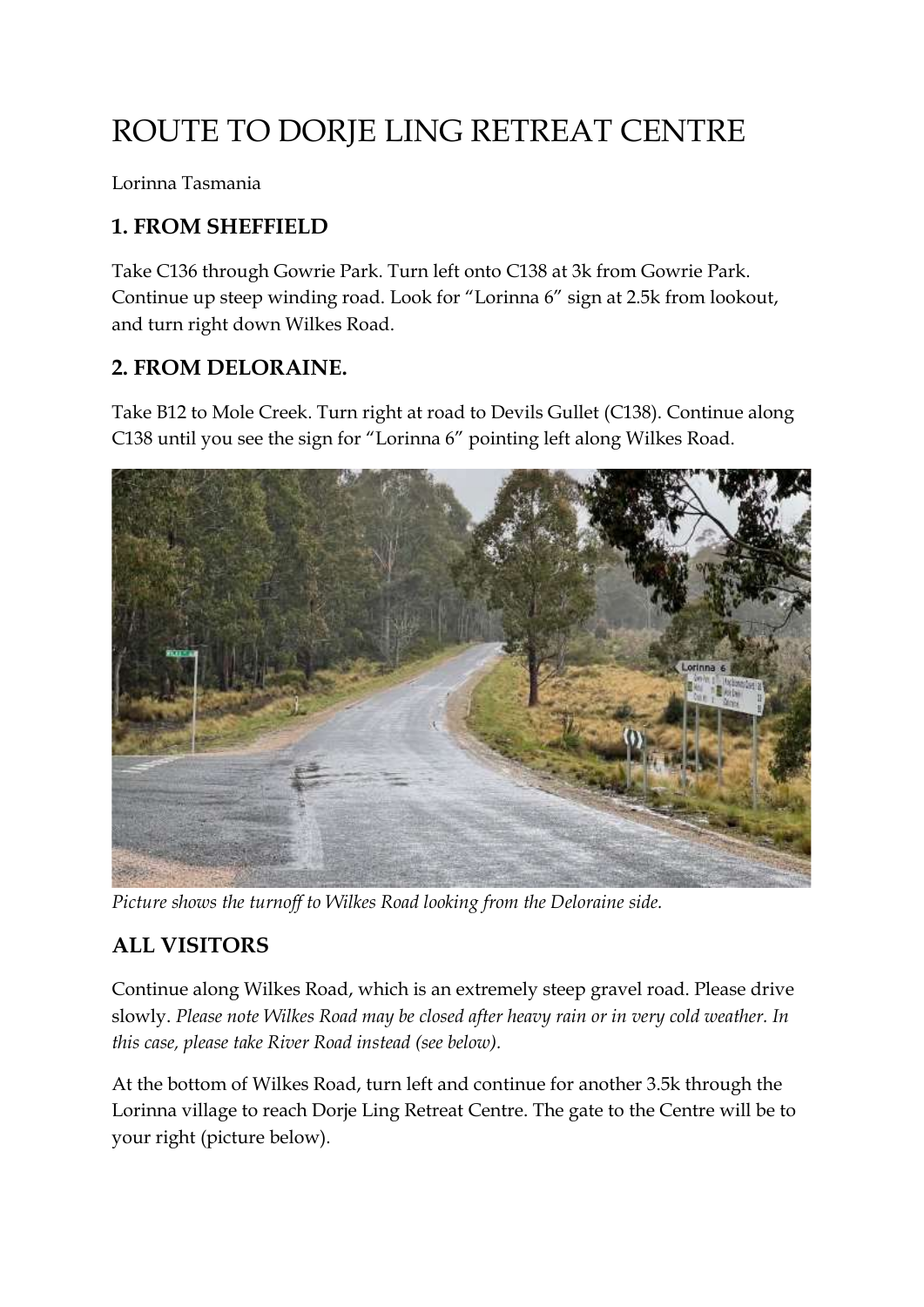# IF WILKES ROAD IS CLOSED

If you are unable to use Wilkes Road, please use the River Road entrance instead. River Road is less steep but much narrower and windier than Wilkes Road and also longer. Please drive carefully and slowly, looking out for oncoming traffic. To access River Road:

FROM SHEFFIELD: Continue on C138 south a short distance from the Wilkes Road junction.



FROM DELORAINE: Look for the turnoff shortly before the Wilkes Road junction.

Turn down C139 towards Lemonthyme Power Station. Continue nearly down to the Power Station, looking out for a sign "Lorinna" to your right near where the large hydro pylons cross the road. Turn right here along a very narrow winding road to access the Retreat Centre from the South. The entrance to the property will be to your left just after you come out of the bush.